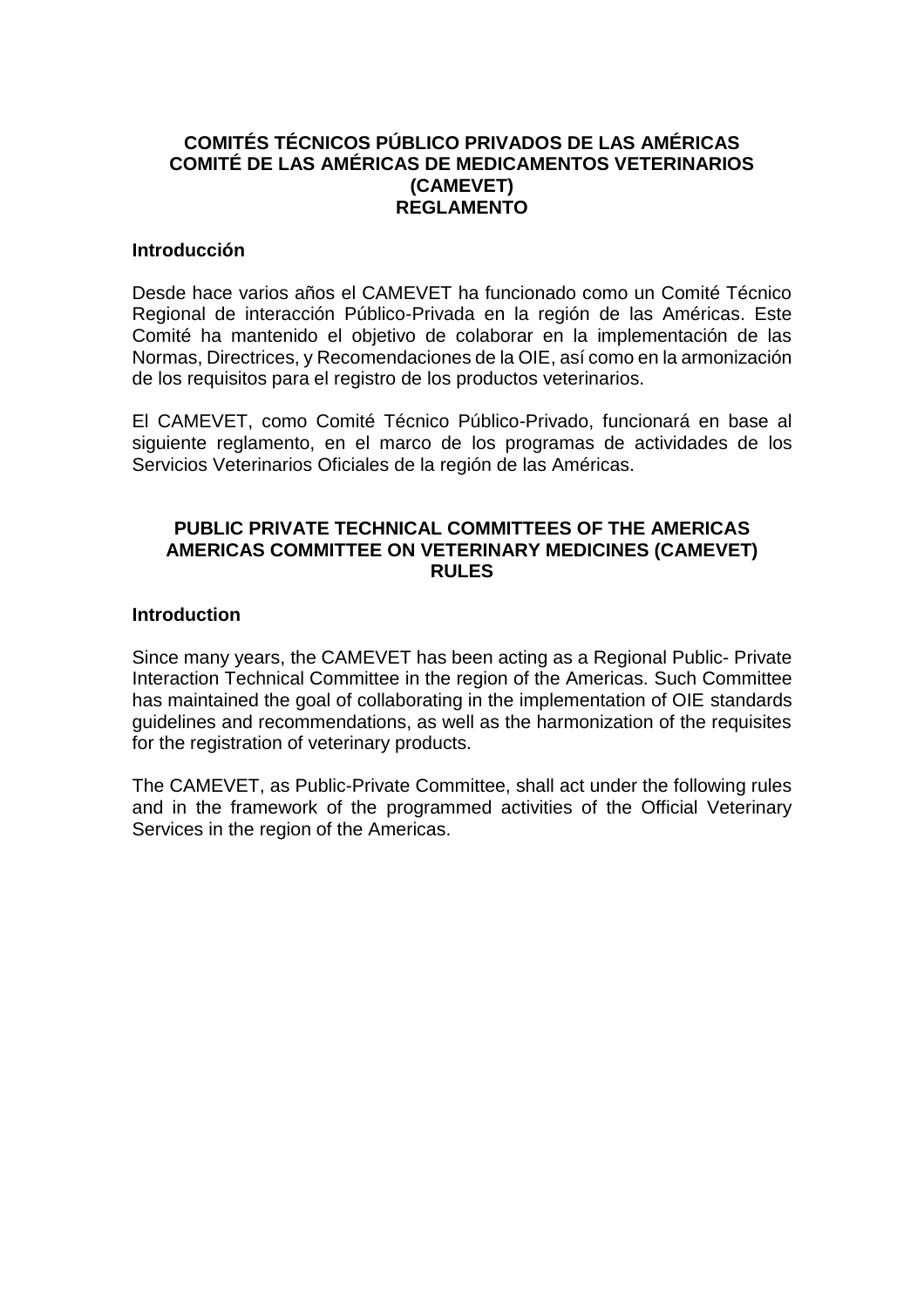# **COMITÉS TÉCNICOS PÚBLICO PRIVADOS DE LAS AMÉRICAS: COMITÉ DE LAS AMÉRICAS DE MEDICAMENTOS VETERINARIOS (CAMEVET) REGLAMENTO**

## **PUBLIC PRIVATE TECHNICAL COMMITTEES OF THE AMERICAS AMERICAS COMMITTEE ON VETERINARY MEDICINES (CAMEVET) RULES**

| 1. Preámbulo:                                                                                                                                                                                                                                                                                                                                                                                                                                                                                                                                                                                                 | 1. Preamble                                                                                                                                                                                                                                                                                                                                                                                                                                                                                                                                                                                                                         |
|---------------------------------------------------------------------------------------------------------------------------------------------------------------------------------------------------------------------------------------------------------------------------------------------------------------------------------------------------------------------------------------------------------------------------------------------------------------------------------------------------------------------------------------------------------------------------------------------------------------|-------------------------------------------------------------------------------------------------------------------------------------------------------------------------------------------------------------------------------------------------------------------------------------------------------------------------------------------------------------------------------------------------------------------------------------------------------------------------------------------------------------------------------------------------------------------------------------------------------------------------------------|
| 1.1 El Comité de las Américas de<br><b>Medicamentos Veterinarios</b><br>(CAMEVET) es una entidad de orden<br>técnico, público – privado, creada<br>dentro del marco de la Comisión<br>Regional para las Américas y la<br>Representación Regional de la<br>Organización Mundial de Sanidad<br>Animal (OIE).                                                                                                                                                                                                                                                                                                    | 1.1 Americas Committee on Veterinary<br>Medicinal Products (CAMEVET) is a<br>public - private technical entity, created<br>within the framework of the Regional<br>Commission for the Americas and the<br>Regional Representation of the World<br>Organization for Animal Health (OIE).                                                                                                                                                                                                                                                                                                                                             |
| El Comité funcionará bajo el presente<br>Reglamento.                                                                                                                                                                                                                                                                                                                                                                                                                                                                                                                                                          | The Committee shall act under the<br>following rules.                                                                                                                                                                                                                                                                                                                                                                                                                                                                                                                                                                               |
| 2. Objetivos                                                                                                                                                                                                                                                                                                                                                                                                                                                                                                                                                                                                  | 2. Objectives                                                                                                                                                                                                                                                                                                                                                                                                                                                                                                                                                                                                                       |
| 2.1 Los objetivos del CAMEVET son:<br>2.1.1 Propiciar la aplicación y<br>armonización regional de las<br>normas, directrices y<br>recomendaciones de la OIE;<br>2.1.2 Analizar las propuestas de<br>creación y modificación de Normas,<br>Directrices y Recomendaciones de<br>OIE, y elaborar<br>propuestas<br>la<br>técnicas, para consideración de los<br>Puntos Focales y/o Jefes de áreas<br>registros<br>Productos<br>de<br>de<br><b>Veterinarios</b><br>de<br>Países<br>los<br>Miembros;<br>2.1.3 Impulsar el mejoramiento<br>continuo de las áreas de registro y<br>control de productos veterinarios; | 2.1 Objectives of the CAMEVET are:<br>2.1.1 To promote the<br>implementation and regional<br>harmonization of OIE standards,<br>guidelines, and recommendations;<br>2.1.2 To analyze the proposals of<br>creation and modification of OIE<br>guidelines<br>standards,<br>and<br>recommendations, and to develop<br>technical<br>proposals,<br>for<br>consideration by the Focal Points<br>and/or Heads of Registration Areas<br>Veterinary Products<br>for<br>from<br><b>Member Countries:</b><br>2.1.3 To promote the continuous<br>of<br>the<br>improvement<br>0f<br>areas<br>registration and control of veterinary<br>products; |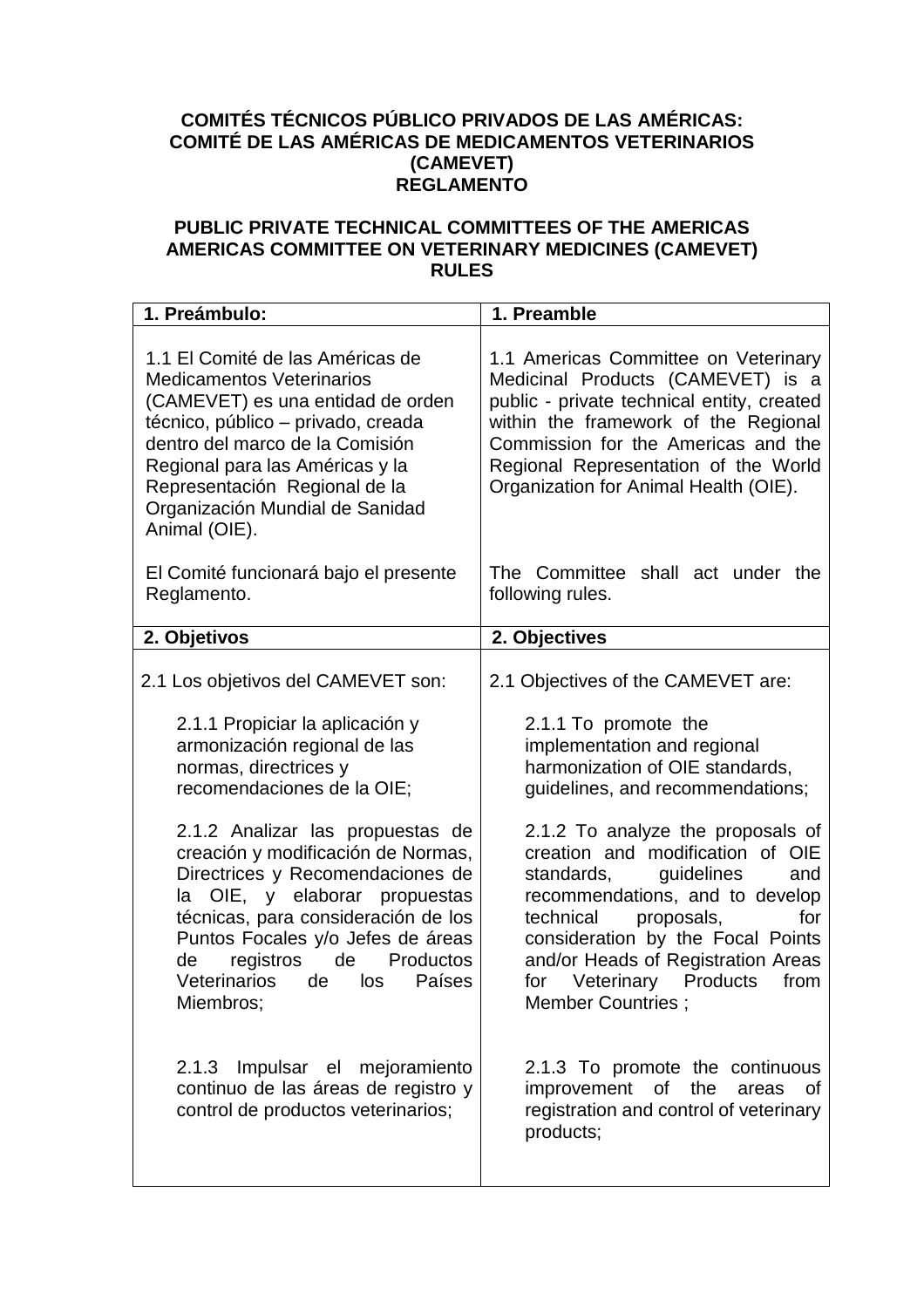| facilitate<br>the<br>communication<br>and cooperation<br>between the official and private<br>sectors involved;                                                                                                                           |
|------------------------------------------------------------------------------------------------------------------------------------------------------------------------------------------------------------------------------------------|
| 2.1.5 To support the training of the<br>Veterinary Products Focal Points<br>and/or staff in charge of registration<br>areas from the Veterinary Services<br>as well as Affiliate members. Also, to<br>develop extension activities<br>on |
| 2.1.6 To organize and participate in<br>meetings and conferences related<br>to the aims of the Committee;                                                                                                                                |
| liaise<br>with<br>similar<br>Organizations and join them when                                                                                                                                                                            |
| 2.1.8 To promote the technical and<br>scientific exchange                                                                                                                                                                                |
| 2.1.9 To promote the regional<br>harmonization of the requisites for<br>registration and control of veterinary<br>medicinal products, vaccines and                                                                                       |
| 2.1.10 To participate in the pursuit of<br>in the<br>quality<br>of<br>medicinal<br>products,<br>vaccines and diagnostic tests used                                                                                                       |
| <b>3. Members of CAMEVET</b>                                                                                                                                                                                                             |
| 3.1 Participation in the CAMEVET is                                                                                                                                                                                                      |
|                                                                                                                                                                                                                                          |
| To<br>diagnostic tests;                                                                                                                                                                                                                  |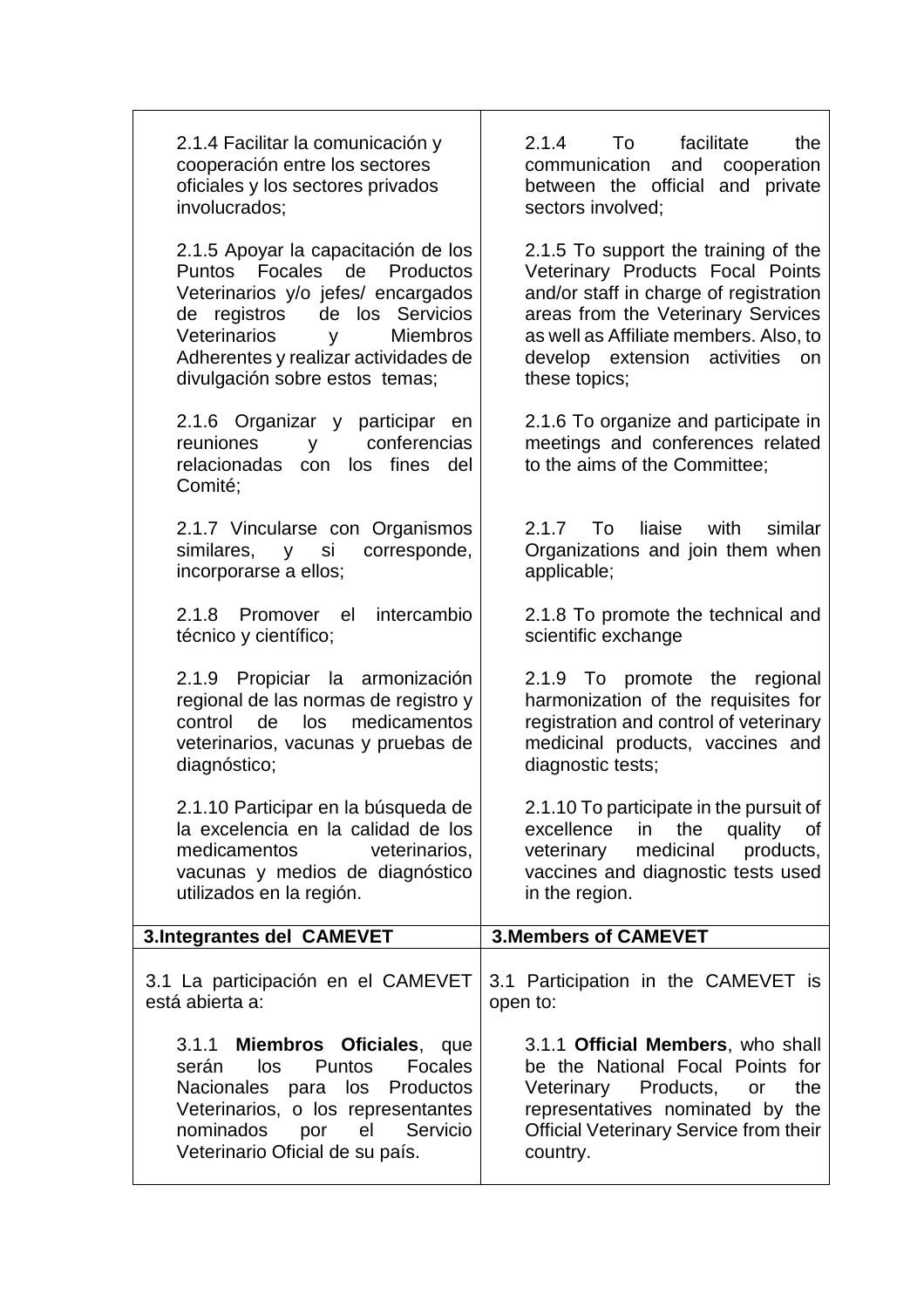| 3.1.2 Miembros Adherentes, que<br>serán las Cámaras, Federaciones y<br>Asociaciones nacionales<br>de<br>la.<br>Industria de Productos Veterinarios<br>y sectores productivos relacionados<br>a los objetivos del CAMEVET.<br>3.1.3 Cada Cámara y/o Federación<br>de las Industrias de Productos | 3.1.2 Affiliate Members, which<br>shall be the Chambers, Federations<br>or national industry Associations of<br>Veterinary Products, as well as the<br>productive sectors related to the<br>CAMEVET objectives.<br>3.1.3 Each Veterinary Medicines<br>Association<br>and/or<br>Industry |
|-------------------------------------------------------------------------------------------------------------------------------------------------------------------------------------------------------------------------------------------------------------------------------------------------|-----------------------------------------------------------------------------------------------------------------------------------------------------------------------------------------------------------------------------------------------------------------------------------------|
| <b>Veterinarios</b><br>de<br>los<br>Países<br>Miembros<br>deberá<br>nominar<br>formalmente a un representante<br>que participará en su nombre.                                                                                                                                                  | <b>Federation from Member Countries</b><br>shall have to formally nominate a<br>representative to participate on its<br>behalf.                                                                                                                                                         |
| 3.1.4 El reconocimiento para la<br>participación de los<br><b>Miembros</b><br>Adherentes en el Seminario se hará<br>mediante comunicación escrita a la<br>Secretaría ex - officio por<br>el<br>Organismo Oficial de su país.                                                                    | 3.1.4 Recognition of Affiliate<br>Members for the participation in the<br>Seminar shall be made by written<br>communication to the ex-officio<br>Secretariat by of the<br><b>Official</b><br>Organization from its country.                                                             |
| 3.1.5 Miembros Colaboradores,<br>que serán las Instituciones<br>V/O<br>Organizaciones Regionales<br>de                                                                                                                                                                                          | 3.1.5 Collaborating Members, who<br>will be the technical institutions<br>and/or Regional Organizations,                                                                                                                                                                                |
| orden técnico vinculadas a la OIE.                                                                                                                                                                                                                                                              | linked to the OIE.                                                                                                                                                                                                                                                                      |
| 4. Mesa Ejecutiva                                                                                                                                                                                                                                                                               | <b>4. Executive Board</b>                                                                                                                                                                                                                                                               |
| 4.1 La Mesa Ejecutiva del CAMEVET<br>estará formada por:                                                                                                                                                                                                                                        | 4.1 The CAMEVET Executive Board<br>shall be formed by:                                                                                                                                                                                                                                  |
| 4.1.1 Cuatro Miembros Oficiales.<br>4.1.2 Cuatro Miembros<br>Adherentes.<br>4.1.3 El miembro Oficial del país<br>sede donde se realice el Seminario,<br>haya sido electo o<br>no<br>como<br>miembro de la Mesa Ejecutiva,<br>Presidente<br>actuará<br>del<br>como<br>CAMEVET.                   | 4.1.1 Four Official Members.<br>4.1.2 Four Affiliate Members.<br>4.1.3 The Official Member from the<br>hosting country where the Seminar<br>is held, whether or not elected as a<br>member of the Executive Board, will<br>act as the CAMEVET President.                                |
| 4.2 La Mesa Ejecutiva tendrá<br>las<br>atribuciones de:                                                                                                                                                                                                                                         | 4.2 The Executive Board shall have the<br>powers to:                                                                                                                                                                                                                                    |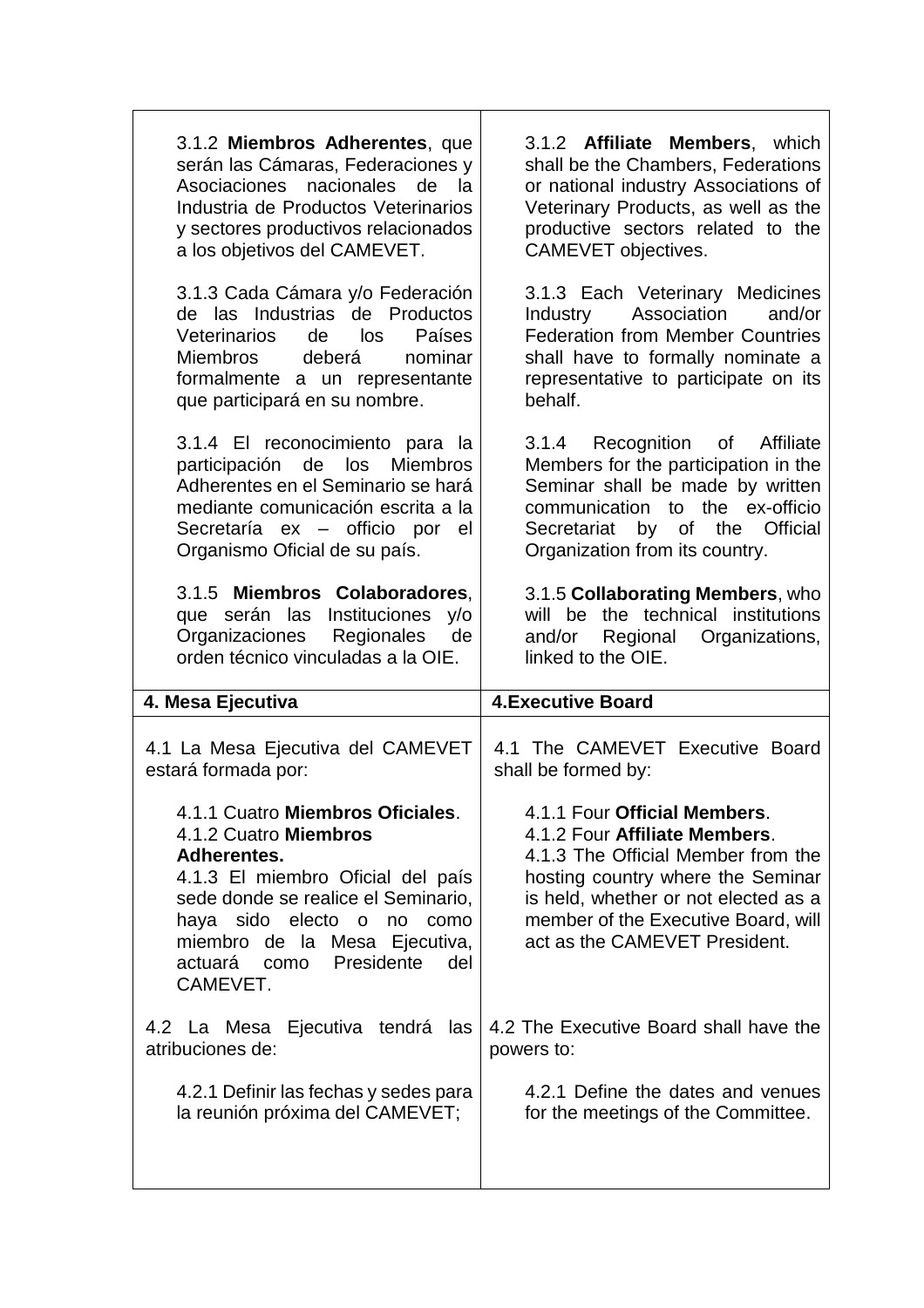4.2.2 Establecer el programa y la agenda de las reuniones a realizarse.

4.2.3 Asegurar y analizar la ejecución de las conclusiones obtenidas en las reuniones de cada Comité y velar que estás mismas se encuentren en el acta como se concluyeron.

4.2.4 Modificar los aranceles para la participación en las reuniones, en caso de ser necesario;

4.2.5 Analizar las solicitudes de financiamiento de participantes del sector oficial o disertantes en las reuniones;

4.2.6 Gestionar y realizar el seguimiento de la gestión de los recursos financieros;

4.2.7 En la Mesa Ejecutiva tendrá derecho a voz y voto solamente los Miembros Oficiales. Los Miembros adherentes tendrán derecho a voz.

4.2.8 Las decisiones de la Mesa Ejecutiva se tomarán a partir del acuerdo de sus Miembros Oficiales y Miembros Adherentes.

4.2.9 Las decisiones tomadas y las tareas asignadas por la Mesa Ejecutiva serán ejecutadas por la Secretaría.

4.3 Elección de los Miembros de la Mesa Ejecutiva:

4.3.1 Los cuatro Miembros Oficiales serán electos entre los miembros oficiales participantes del Seminario.

4.2.2 Set the schedule and agenda for the meetings to be organized.

4.2.3 Ensure and review the implementation of the conclusions produced on the meeting of each Committee and make sure that they are properly included in the final report as agreed.

4.2.4 Establish the fees for participating in the meetings, when required;

4.2.5 Review the requests for funding for participants from the official sector or speakers to attend the meetings;

4.2.6 Manage and follow-up the management of financial resources;

4.2.7 Only Official Members shall have the right to voice and vote in the Executive Board. Affiliate Members shall have the right to voice.

4.2.8 Decisions of the Executive Board shall be made upon the agreement of Official and Affiliate Members.

4.2.9 Decisions and tasks assigned by the Executive Board shall be executed by the Secretariat.

4.3 Election of the Members of the Executive Board:

4.3.1 The Four Official Members shall be appointed from Official Members participating in the Seminar.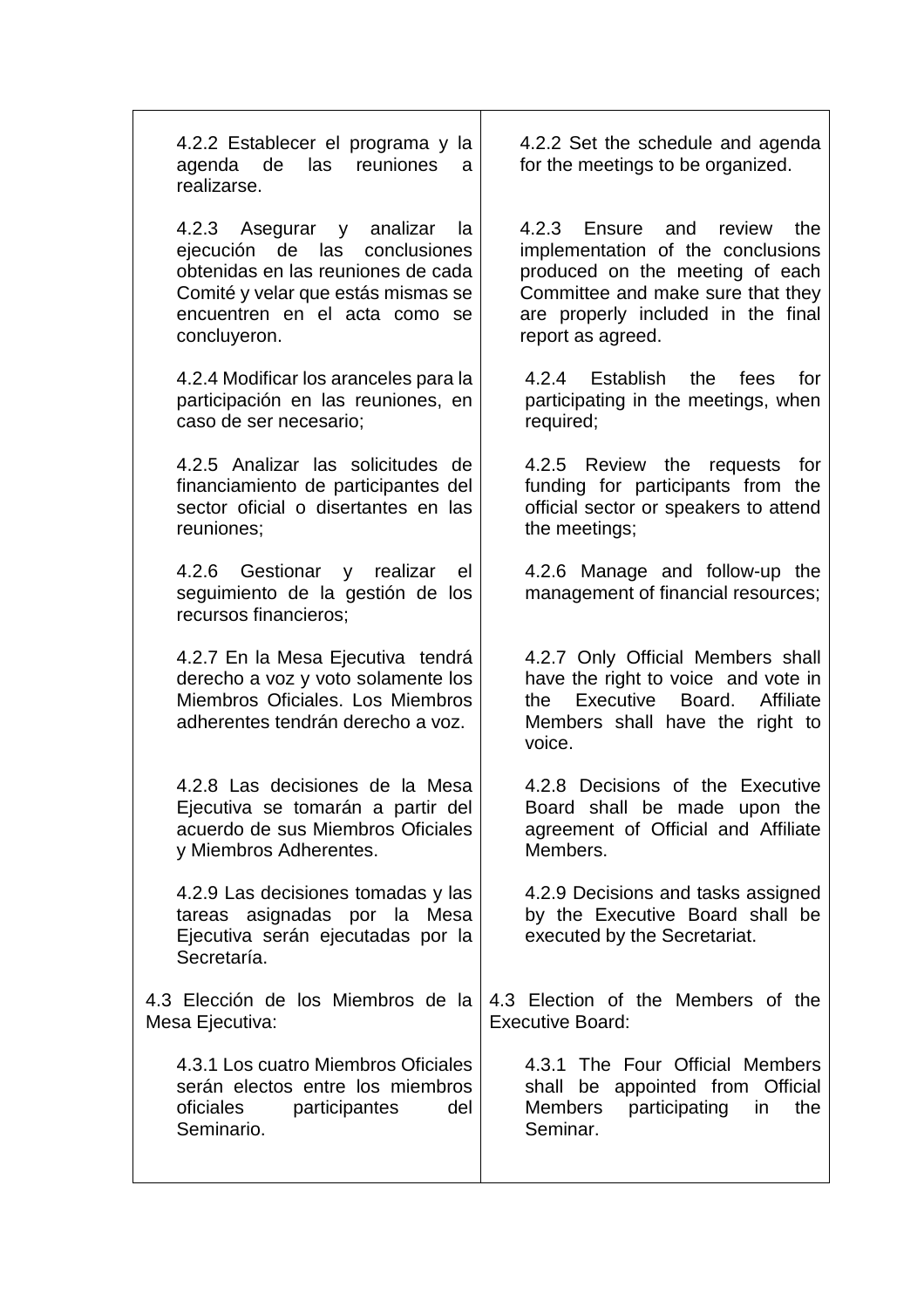| 4.4 Los cargos en la Mesa Ejecutiva se<br>renovarán de la siguiente manera:                                                                                                                                                                                                                                                         | 4.4 Positions in the Executive Board<br>shall be renewed as follows:                                                                                                                                                                                                    |
|-------------------------------------------------------------------------------------------------------------------------------------------------------------------------------------------------------------------------------------------------------------------------------------------------------------------------------------|-------------------------------------------------------------------------------------------------------------------------------------------------------------------------------------------------------------------------------------------------------------------------|
| 4.4.1 Los cargos de los Miembros<br>Oficiales se renovarán cada dos<br>años, de acuerdo a los requisitos<br>detallados<br>en<br>el<br>presente<br>Reglamento.                                                                                                                                                                       | 4.4.1 Positions of Official Members<br>shall be renewed every two years,<br>according to the requisites outlined<br>in this Rules.                                                                                                                                      |
| 4.4.2 Los cargos de los Miembros<br>Adherentes se renovarán cada dos<br>años, de acuerdo a los requisitos<br>detallados<br>el<br>presente<br>en<br>Reglamento.                                                                                                                                                                      | 4.4.2 Positions of Affiliate Members<br>shall be renewed every two years,<br>according to the requisites outlined<br>in this Rules.                                                                                                                                     |
| 4.5 Propuesta y selección de los<br>Miembros Oficiales que participarán en<br>la Mesa Ejecutiva:                                                                                                                                                                                                                                    | 4.5 Proposal and selection of Official<br>Members participating in the Executive<br>Board:                                                                                                                                                                              |
| 4.5.1 La propuesta relativa a los<br>Miembros Oficiales que actúen<br>como candidatos de cada país<br>informada<br>deberá ser<br>el<br>en<br>Seminario.                                                                                                                                                                             | 4.5.1 The proposal for Official<br>Members acting as candidates from<br>each country shall be informed in<br>the Seminar.                                                                                                                                               |
| 4.5.2 La elección de los Miembros<br>Oficiales para la Mesa Ejecutiva se<br>Ilevará a cabo en el Seminario.                                                                                                                                                                                                                         | election of<br>The<br>Official<br>4.5.2<br>Members for the Executive Board<br>will take place in the Seminar.                                                                                                                                                           |
| 4.5.3 La elección se realizará por<br>votación de todos los Miembros<br>Oficiales quienes tendrán un voto<br>por cada uno de ellos.                                                                                                                                                                                                 | 4.5.3 The election shall be made by<br>voting from all of the Official<br>Members who will have one vote<br>each.                                                                                                                                                       |
| 4.6 Propuesta y selección de los<br><b>Miembros</b><br><b>Adherentes</b><br>que<br>participarán en la Mesa Ejecutiva:                                                                                                                                                                                                               | 4.6 Proposal and selection of Affiliate<br><b>Members</b> participating in the Executive<br>Board:                                                                                                                                                                      |
| 4.6.1<br>Los<br>cuatro<br><b>Miembros</b><br>Adherentes serán elegidos entre los<br>participantes del seminario, uno por<br>país. La elección se realizará por<br>votación de todos los Miembros<br><b>Adherentes</b><br>comunicados<br>V<br>acreditados ante<br>la Secretaría<br>quienes tendrán un voto por cada<br>uno de ellos. | 4.6.1 Four Affiliate Members shall<br>be elected among the participants in<br>the Seminar, and one by country.<br>The election will be made through<br>voting by all Affiliate Members<br>informed and accredited to the<br>Secretariat who will have one vote<br>each. |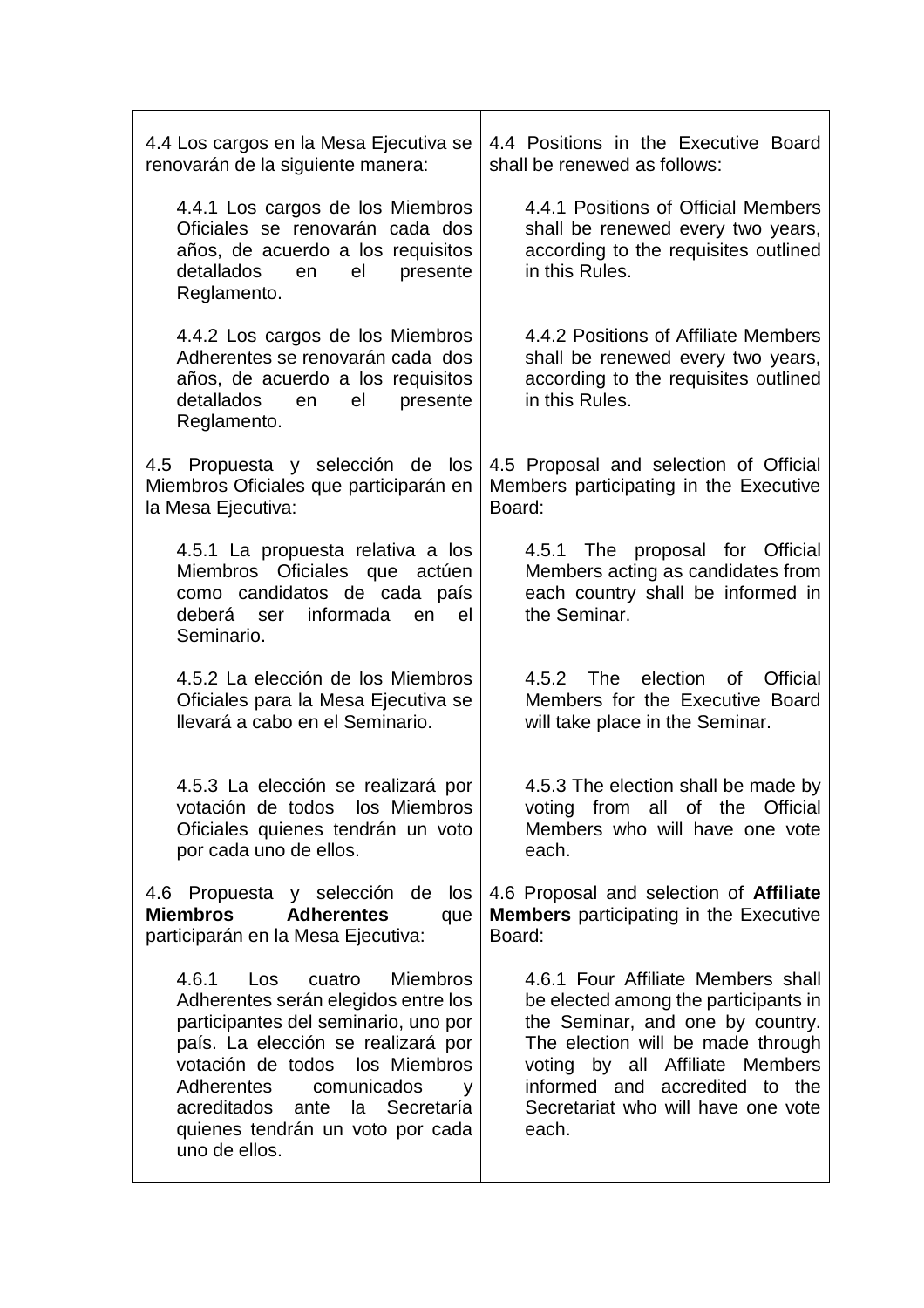4.6.2 La Mesa Ejecutiva podrá ser integrada únicamente por un Miembro Adherente por país, el cual actuará en representación de las Cámaras, Federaciones o Asociaciones Nacionales de la Industria Veterinaria de ese país.

4.6.3 La elección de los Miembros Adherentes para integrar la Mesa Ejecutiva se hará por votación simple entre todos los miembros adherentes acreditados ante su Organismo Oficial e informado a la Secretaria ex –officio. Del resultado de la votación quedaran como electos los 4 candidatos más votados de distintos países.

4.6.4 Los cargos de los Miembros Adherentes en la Mesa Ejecutiva serán renovados, cada dos años con una única opción de reelección, y la posibilidad de regresar al cargo tras un periodo de dos años sin actividad.

4.6.5 Serán habilitados como candidatos a ocupar la Mesa Ejecutiva los miembros adherentes integrantes de las Cámaras debidamente acreditada ante el CAMEVET.

4.6.6 La elección de los Miembros Adherentes para la Mesa Ejecutiva se llevará a cabo fuera de las reuniones de CAMEVET. La elección se realizará por votación de todos los Miembros Adherentes presentes en la elección y acreditados ante la Secretaría quienes tendrán un voto por cada uno de ellos.

4.6.2 The Executive Board shall only be formed by one Affiliate Member per country, which will act on behalf of the Chambers, Federations or National Associations of the Veterinary Industry from such country.

4.6.3 Election of the Affiliate Members to join the Executive Board shall be made by simple voting among all the Affiliate Members accredited to their Official Organization and communicated to the ex officio Secretariat. The four most voted candidates resulting of the voting and from different countries shall be elected.

4.6.4 Positions of Affiliate Members in the Executive Board shall be renewed every two years, with only one chance of re-election, and the possibility of returning to the position after one period without activity.

4.6.5 Only Affiliate Members representing Chambers duly accredited to CAMEVET shall be qualified as candidates for the Executive Board

4.6.6 The election of Affiliate Members for the Executive Board will be conducted outside CAMEVET meetings. The election shall be performed by the voting of all the Affiliate Members attending the election and accredited to the Secretariat who will have one vote each.

4.6.7 En el caso de que los Miembros Adherentes no logren 4.6.7 In the case that Affiliate Members do not achieve a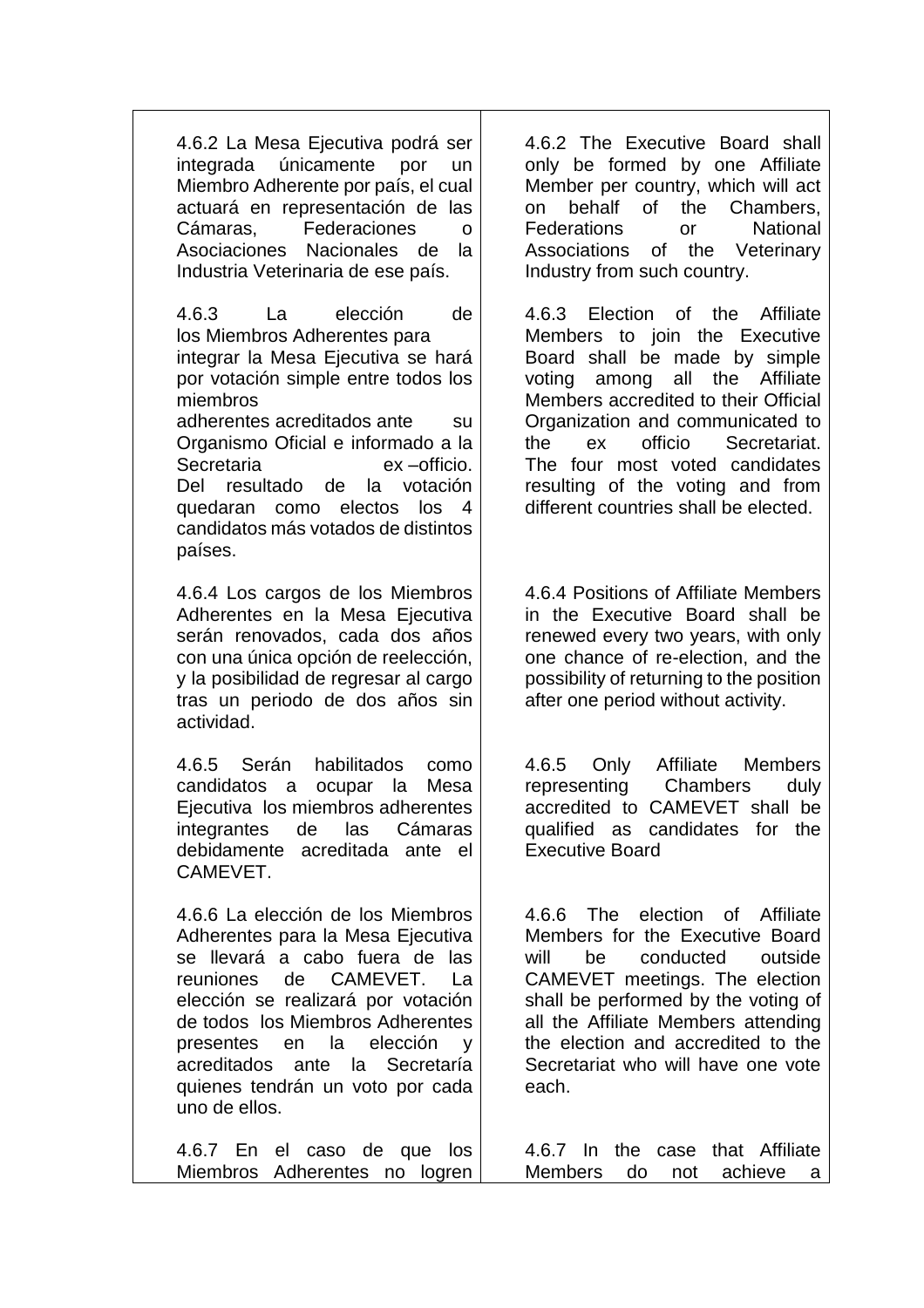| una propuesta de consentimiento<br>para los cuatro cargos en la Mesa<br>del<br>Ejecutiva<br>antes<br>final<br>del<br>Seminario<br>reunión física,<br>los<br>$\mathsf{o}$<br>puestos permanecerán vacantes<br>hasta la próxima elección.                      | consented proposal for the four<br>positions in the Executive Board<br>before the end of the Seminar or<br>physical<br>meeting, positions<br>will<br>remain<br>vacant until<br>the<br>next<br>election.                                                |
|--------------------------------------------------------------------------------------------------------------------------------------------------------------------------------------------------------------------------------------------------------------|--------------------------------------------------------------------------------------------------------------------------------------------------------------------------------------------------------------------------------------------------------|
| 5. Asamblea General del Comité para<br><b>Medicamentos</b><br>las Américas<br>de<br>composición<br><b>Veterinarios:</b><br>V<br>atribuciones                                                                                                                 | 5. General Assembly of the Americas<br><b>Committee on Veterinary Medicines:</b><br>composition and attributions                                                                                                                                       |
| 5.1 La Asamblea General es el órgano<br>máximo del CAMEVET se constituye en<br>cada Seminario y está compuesta por<br>todos los Miembros Oficiales, uno por<br>país y todos los Miembros Adherentes<br>acreditados<br>dicho<br>presentes<br>en<br>Seminario. | 5.1 The General Assembly is the highest<br>institution of CAMEVET. It is formed in<br>each Seminar and is composed by all<br>the Official Members, one per country,<br>and all the Affiliate Members accredited<br>and attending present such Seminar. |
| 5.2 Son atribuciones de la Asamblea                                                                                                                                                                                                                          | 5.2 The attributions of the General                                                                                                                                                                                                                    |
| General:                                                                                                                                                                                                                                                     | Assembly are:                                                                                                                                                                                                                                          |
| 5.2.1 Proponer la redacción y                                                                                                                                                                                                                                | 5.2.1 Propose the drafting and                                                                                                                                                                                                                         |
| modificaciones de los Reglamentos                                                                                                                                                                                                                            | modification of the internal rules.                                                                                                                                                                                                                    |
| internos. Esta propuesta se deberá                                                                                                                                                                                                                           | Such proposals shall have to be                                                                                                                                                                                                                        |
| elevar a cada Delegado de la OIE, y                                                                                                                                                                                                                          | raised to each OIE Delegate,                                                                                                                                                                                                                           |
| quedara a su criterio la aprobación                                                                                                                                                                                                                          | holding the right to their approval                                                                                                                                                                                                                    |
| de dichas modificaciones.                                                                                                                                                                                                                                    | depending on his/her criteria;                                                                                                                                                                                                                         |
| 5.2.2 Elegir a los integrantes de la                                                                                                                                                                                                                         | 5.2.2 Elect the members of the                                                                                                                                                                                                                         |
| Mesa Ejecutiva;                                                                                                                                                                                                                                              | <b>Executive Board:</b>                                                                                                                                                                                                                                |
| 5.2.3 Considerar la Memoria<br>V<br>Balance anual que formulará la<br>Mesa Ejecutiva;                                                                                                                                                                        | 5.2.3 Consider the Annual Report<br>and Balance to be formulated by the<br><b>Executive Board;</b>                                                                                                                                                     |
| 5.2.4 Considerar los asuntos de<br>competencia del CAMEVET;                                                                                                                                                                                                  | 5.2.4 Consider the matters<br>0f<br>competence of CAMEVET;                                                                                                                                                                                             |
| 5.2.5 La vinculación con otras                                                                                                                                                                                                                               | 5.2.5 Linkage with other similar                                                                                                                                                                                                                       |
| instituciones similares;                                                                                                                                                                                                                                     | institutions;                                                                                                                                                                                                                                          |
| 5.2.6 Fijar el monto que deban                                                                                                                                                                                                                               | 5.2.6 Set the amount to be paid by                                                                                                                                                                                                                     |
| aportar los miembros adherentes,                                                                                                                                                                                                                             | Affiliate Members, as well as their                                                                                                                                                                                                                    |
| así como su forma de pago;                                                                                                                                                                                                                                   | form of payment;                                                                                                                                                                                                                                       |
| 5.2.7 Instruir a la Mesa Ejecutiva                                                                                                                                                                                                                           | 5.2.7 To instruct the Executive                                                                                                                                                                                                                        |
| sobre las acciones a tomar en                                                                                                                                                                                                                                | Board on the actions to be taken in                                                                                                                                                                                                                    |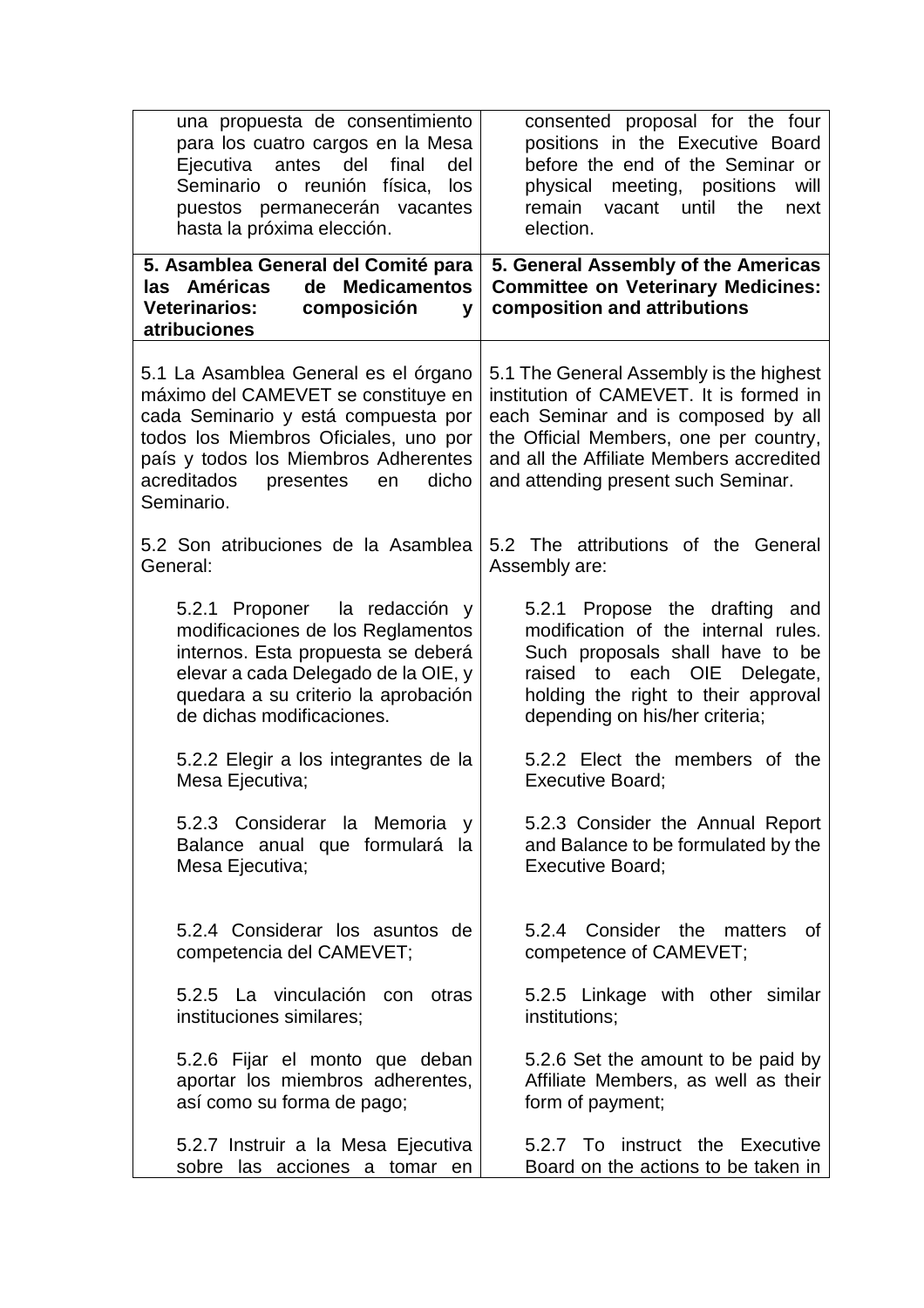| cumplimiento de los objetivos del<br>Comité;                                                                                                                                                                                                                                                                                                       | compliance with the objectives of<br>the Committee;                                                                                                                                                                                                                                                                                          |
|----------------------------------------------------------------------------------------------------------------------------------------------------------------------------------------------------------------------------------------------------------------------------------------------------------------------------------------------------|----------------------------------------------------------------------------------------------------------------------------------------------------------------------------------------------------------------------------------------------------------------------------------------------------------------------------------------------|
| 5.2.8 Crear Comisiones "Ad Hoc"<br>para el tratamiento de temas<br>específicos, pudiendo<br>designar<br>asesores e invitar a participar de sus<br>sesiones plenarias a asociaciones<br>profesionales, académicas,<br>técnicas y científicas, a los efectos<br>del tratamiento de temas de interés<br>común.                                        | To<br>Hoc"<br>5.2.8<br>create<br>"Ad<br>Commissions for the treatment of<br>specific topics, being able to appoint<br>advisors and invite professional,<br>academic, technical and scientific<br>associations to participate in plenary<br>with the purpose of<br>sessions,<br>dealing with topics of common<br>interest.                    |
| <b>6. Reuniones</b>                                                                                                                                                                                                                                                                                                                                | <b>6.Meetings</b>                                                                                                                                                                                                                                                                                                                            |
| 6.1<br>EI<br>Comité<br>podrá<br>organizar<br>físicas<br>reuniones<br>seminarios<br>$\mathsf{o}$<br>$\mathsf{O}$<br>electrónicas,<br>de<br>acuerdo<br>con<br>las<br>la Mesa<br>decisiones adoptadas por<br>Ejecutiva.                                                                                                                               | 6.1 The Committee may organize<br>physical and electronic seminars or<br>meetings, according to the decisions<br>adopted by the Executive Board.                                                                                                                                                                                             |
| 6.2 Celebrará Seminarios una vez al<br>año, como mínimo y extraordinaria<br>citada por la Mesa<br>cuando sea<br>Ejecutiva, con un objetivo deteriminado.                                                                                                                                                                                           | 6.2 Will hold Seminars once a year, at<br>least, and extraordinary meetings when<br>summoned by the Executive Board,<br>upon a specific objective.                                                                                                                                                                                           |
| 6.3 La Asamblea sesionará con los<br>países presentes, citados por lo menos<br>con 4 meses de anticipación por la<br>Secretaría "ex officio", con la asistencia<br>Miembros Oficiales,<br>los<br>y los<br>de<br>Miembros Adherentes<br>acreditados<br>bastando<br>la<br>de<br>presencia<br>un<br>representante por país.                           | 6.3 The Assembly will session with the<br>attending countries, invited at least 4<br>months in advance by the "ex officio"<br>Secretariat, with the attendance of<br>Official Members as well as accredited<br>Affiliate Members, with at least one<br>representative per country.                                                           |
| 6.4 Cada país tendrá 1 voto:<br>la<br>presidencia será ejercida por el Jefe del<br>Servicio Oficial o el Miembro Oficial del<br>país anfitrión. Las recomendaciones<br>serán tomadas por consenso.                                                                                                                                                 | 6.4 Each country will have 1 vote: the<br>presidency will be exerted by the Head<br>of the Official Service or the Official<br>Member<br>0f<br>the<br>host<br>country.<br>Recommendations will be<br>taken<br>by<br>consensus.                                                                                                               |
| 6.5 Los miembros oficiales que tengan<br>dificultades para aprobar una propuesta<br>por razones legales o de competencia<br>podrán abstenerse de votar, lo cual no<br>significa que estén en desacuerdo con la<br>misma. Los acuerdos a los que se arribe<br>serán referenciales para ser utilizados<br>los<br>trámites<br>guía<br>como<br>en<br>O | 6.5<br>Official<br>members<br>who<br>have<br>difficulties in approving a proposal for<br>legal<br>competence<br>reasons<br>or<br>may<br>abstain from voting, which does not<br>The<br>their<br>disagreement.<br>mean<br>agreements reached will be referential to<br>be used as a guide in the procedures or<br>procedures within its scope. |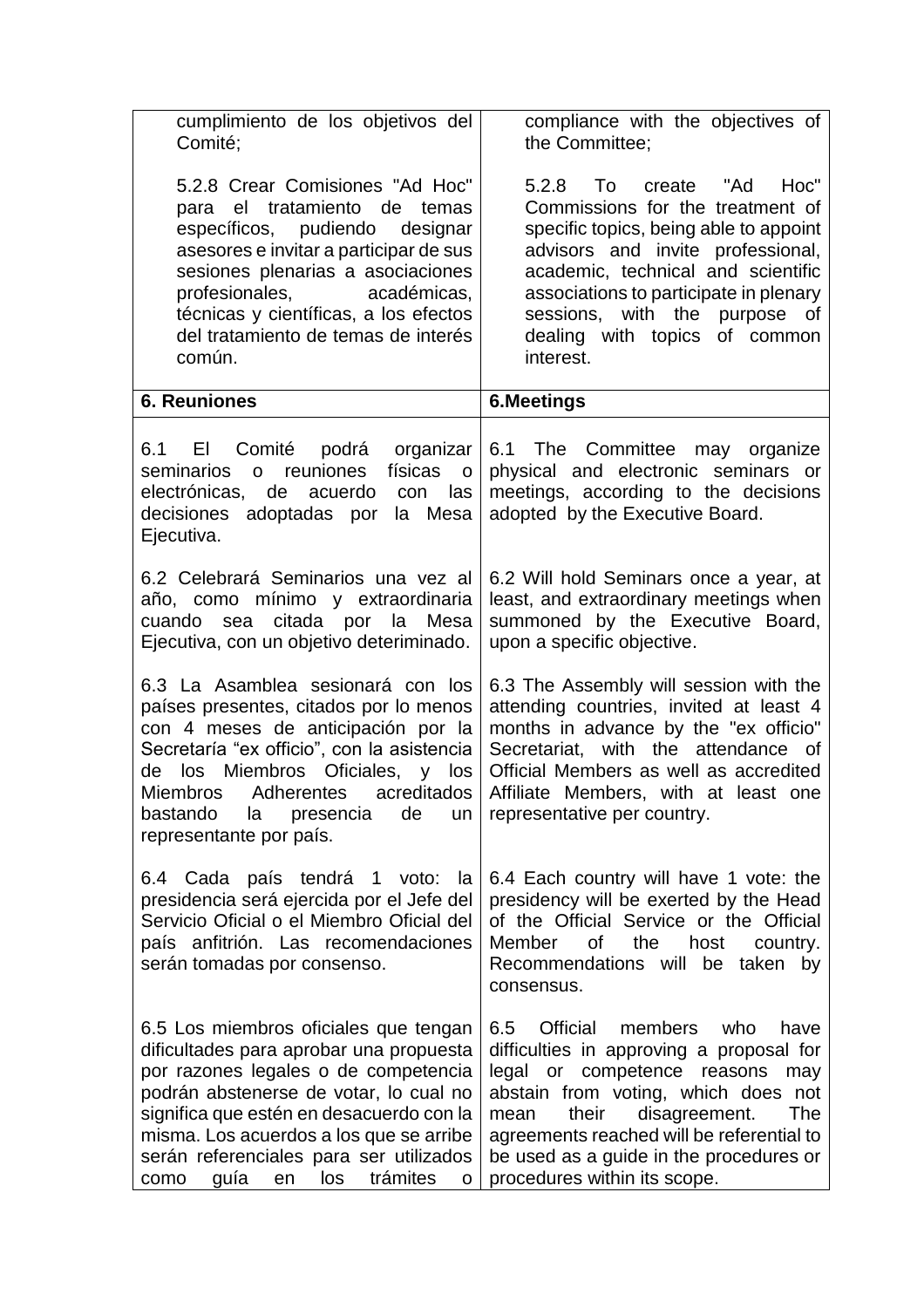| procedimientos dentro de su ámbito de<br>aplicación.                                                                                                                                                                                                                                                              |                                                                                                                                                                                                                                                                                       |
|-------------------------------------------------------------------------------------------------------------------------------------------------------------------------------------------------------------------------------------------------------------------------------------------------------------------|---------------------------------------------------------------------------------------------------------------------------------------------------------------------------------------------------------------------------------------------------------------------------------------|
| 6.6 La Asamblea del CAMEVET podrá<br>organizar reuniones o<br>Seminarios<br>presenciales y/o virtuales.                                                                                                                                                                                                           | 6.6 The CAMEVET Assembly will be<br>able to organize physical and<br>/or<br>electronic meetings or Seminars.                                                                                                                                                                          |
| 6.7 Las reuniones presenciales y<br>virtuales se realizarán con la asistencia<br>de los Miembros Oficiales, Miembros<br>Adherentes, y Miembros Colaboradores.                                                                                                                                                     | 6.7 Physical and electronic meetings<br>shall be celebrated with the participation<br>of Official, Affiliate and Supporting<br>Members.                                                                                                                                               |
| 6.8 Las reuniones estarán abiertas a la<br>participación del público en general, que<br>podrán participar sólo como oyentes sin<br>derecho a voz ni voto.                                                                                                                                                         | 6.8<br>Meetings<br>the<br>are<br>open<br>to<br>participation of the general public who<br>may participate only as listeners with no<br>right of voice or vote.                                                                                                                        |
| 6.9 Solo los Miembros Oficiales tendrán<br>derecho a voz y voto, mientras que los<br>Miembros Adherentes y Colaboradores<br>tendrán sólo derecho a voz.                                                                                                                                                           | 6.9 Only Official Members shall have the<br>right of voice and vote, while Affiliate and<br>Supporting Members shall only have the<br>right of voice.                                                                                                                                 |
| 6.10 La agenda de las reuniones<br>presenciales incluirá<br>siguientes<br>los<br>temas:                                                                                                                                                                                                                           | 6.10 Agenda of meetings shall include<br>the following topics:                                                                                                                                                                                                                        |
| 6.10.1 Propuestas<br>de<br>normas,<br>directrices, y recomendaciones de<br>la OIE relacionadas a los objetivos<br>del Comité;                                                                                                                                                                                     | <b>OIE</b><br>6.10.1 Proposal of<br>the<br>standards,<br>guidelines<br>and<br>recommendations related<br>the<br>to<br>objectives of the Committee;                                                                                                                                    |
| 6.10.2 Discutir las propuestas de<br>armonización e implementación de<br>directrices,<br>las<br>normas,<br>V<br>recomendaciones de la OIE a nivel<br>regional;                                                                                                                                                    | 6.10.2 Discuss the proposals of<br>harmonization and implementation<br>of OIE standards, guidelines and<br>recommendations at the regional<br>level;                                                                                                                                  |
| 6.10.3 Considerar los asuntos<br>científicos<br>técnicos<br>de<br>y<br>competencia específica del Comité<br>y elaborar propuestas técnicas para<br>la consideración por parte de los<br>puntos focales y/o de los jefes de<br>registros<br>de<br>medicamentos<br>veterinarios<br>Países<br>de<br>los<br>Miembros; | 6.10.3<br>Review technical<br>and<br>scientific<br>topics<br>related<br>the<br>to<br>the<br>specific<br>competence<br>Οf<br>Committee as well as prepare<br>technical<br>proposals<br>for<br>the<br>consideration of the Heads of the<br>Registration Areas from Member<br>Countries; |
| 6.10.4 Analizar y proponer a la<br>Mesa Ejecutiva la formación y el<br>seguimiento de Comités "Ad Hoc"                                                                                                                                                                                                            | 6.10.4 Review and propose the<br>formation and follow-up of specific<br>Hoc" Committees for<br>"Ad<br>the                                                                                                                                                                             |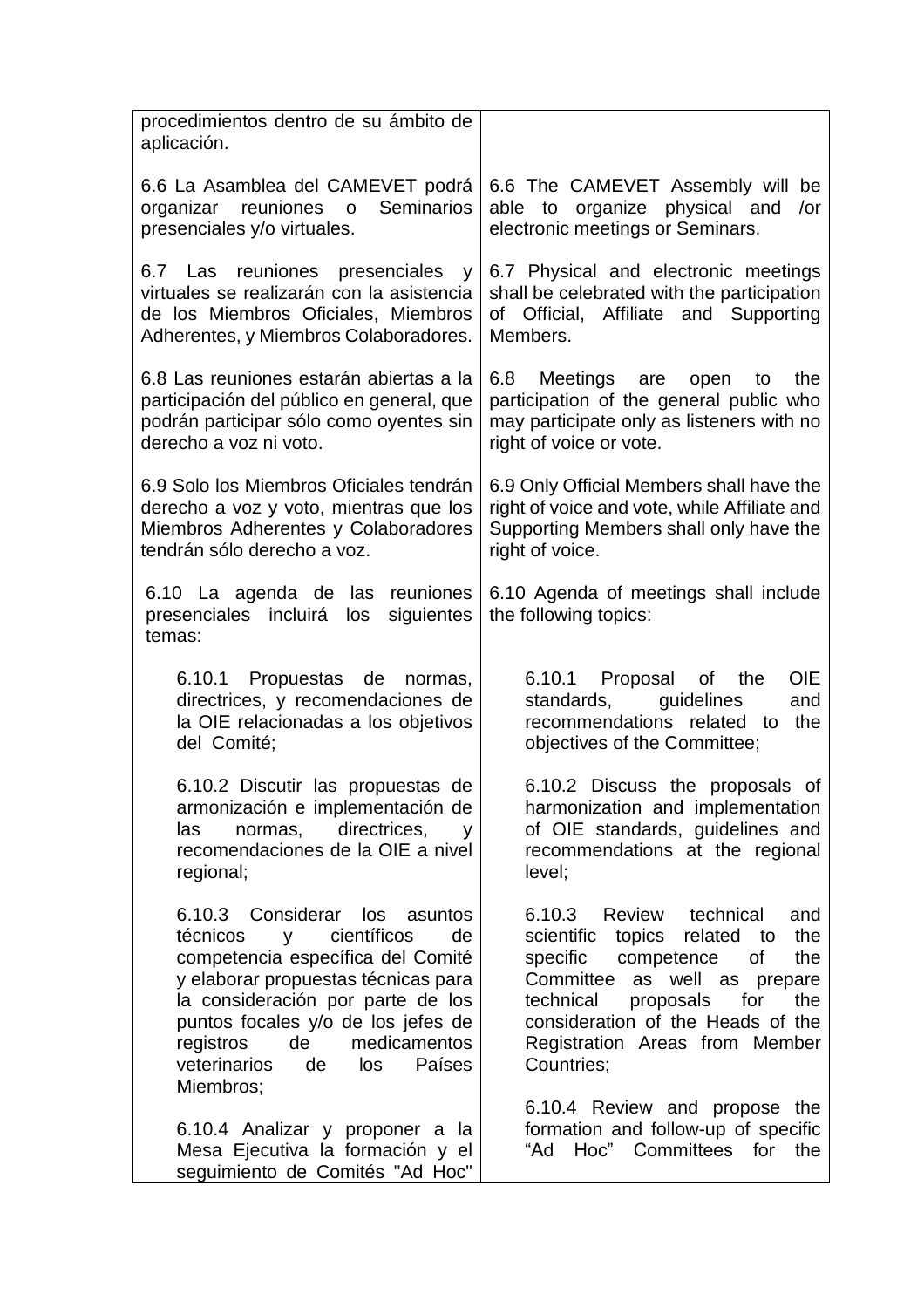| tratamiento<br>de<br>el<br>temas<br>para<br>específicos, cuando sea necesario;                                                                                                                                                                             | treatment of technical topics to the<br>Executive Board, when needed;                                                                                                                                                          |
|------------------------------------------------------------------------------------------------------------------------------------------------------------------------------------------------------------------------------------------------------------|--------------------------------------------------------------------------------------------------------------------------------------------------------------------------------------------------------------------------------|
| 6.10.5 Presentar temas técnicos y<br>científicos de interés común;                                                                                                                                                                                         | 6.10.5<br>scientific<br>Present<br>and<br>technical topics of common interest;                                                                                                                                                 |
| 6.10.6 Realizar un informe anual de<br>actividades, incluido el financiero-<br>contable                                                                                                                                                                    | 6.10.6 Present an annual report of<br>activities, including the financial<br>aspects, if applicable;                                                                                                                           |
| 6.10.7 Estudiar y proponer a la<br>Mesa Ejecutiva la vinculación con<br>instituciones<br>similares,<br>otras<br>nacionales o regionales;                                                                                                                   | 6.10.7 Analyze and propose to the<br>Executive Board the liaison with<br>other related national or regional<br>institutions.                                                                                                   |
| 6.10.8 La presidencia<br>de<br>las<br>presenciales<br>reuniones<br>será<br>ejercida por el representante oficial<br>del país sede.                                                                                                                         | 6.10.8 The official representative<br>from the hosting country shall hold<br>chair in physical meetings.                                                                                                                       |
| 6.10.9 El informe<br>final de<br>las<br>reuniones presenciales se adoptará<br>por el consenso de los Miembros<br>Oficiales presentes y será publicado<br>en la página web por la Secretaria.                                                               | Final report of physical<br>6.10.9<br>will<br>be<br>meetings<br>adopted<br>by<br>consensus of the Official Members<br>attending and will be published by<br>the Secretariat on the website.                                    |
| 6.10.10<br>elección<br>- La<br>de<br>los<br>representantes del CAMEVET<br>en<br>eventos en donde el Comité sea<br>invitado a participar deberá<br>ser<br>realizada entre los integrantes del<br>Comité, pudiendo ser Miembros<br>Oficiales y/o Adherentes. | 6.10.10<br>Election<br><b>CAMEVET</b><br>of<br>representatives in meetings where<br>Committee<br>invited<br>the<br>is<br>to<br>participate shall consider all of the<br>Committee Members, being Official<br>and or Affiliate. |
| 7. Secretaría ex-officio                                                                                                                                                                                                                                   | 7. Ex officio Secretariat                                                                                                                                                                                                      |
| 7.1 La Representación Regional de la<br>OIE para las Américas actuará como<br>ex-officio<br>sede y Secretaría<br>del<br>CAMEVET,<br>las<br>siguientes<br>con<br>funciones:                                                                                 | 7.1 The OIE Regional Representation for<br>the Americas, shall act as venue and ex-<br>officio Secretariat of the CAMEVET, with<br>the following functions:                                                                    |
| 7.1.1 Coordinar la organización de<br>reuniones virtuales y presenciales,<br>cronograma de<br>de acuerdo al<br>actividades de la región;                                                                                                                   | 7.1.1 To coordinate the organization<br>of physical and electronic meetings<br>in line with the schedule of activities<br>in the region;                                                                                       |
| 7.1.2 Comunicar a<br>los<br>puntos<br>focales y/o jefes de registro de<br>Productos<br>Veterinarios<br>de los                                                                                                                                              | 7.1.2 To communicate the National<br>Focal Points and /or the Heads of<br>Registration Areas for Veterinary                                                                                                                    |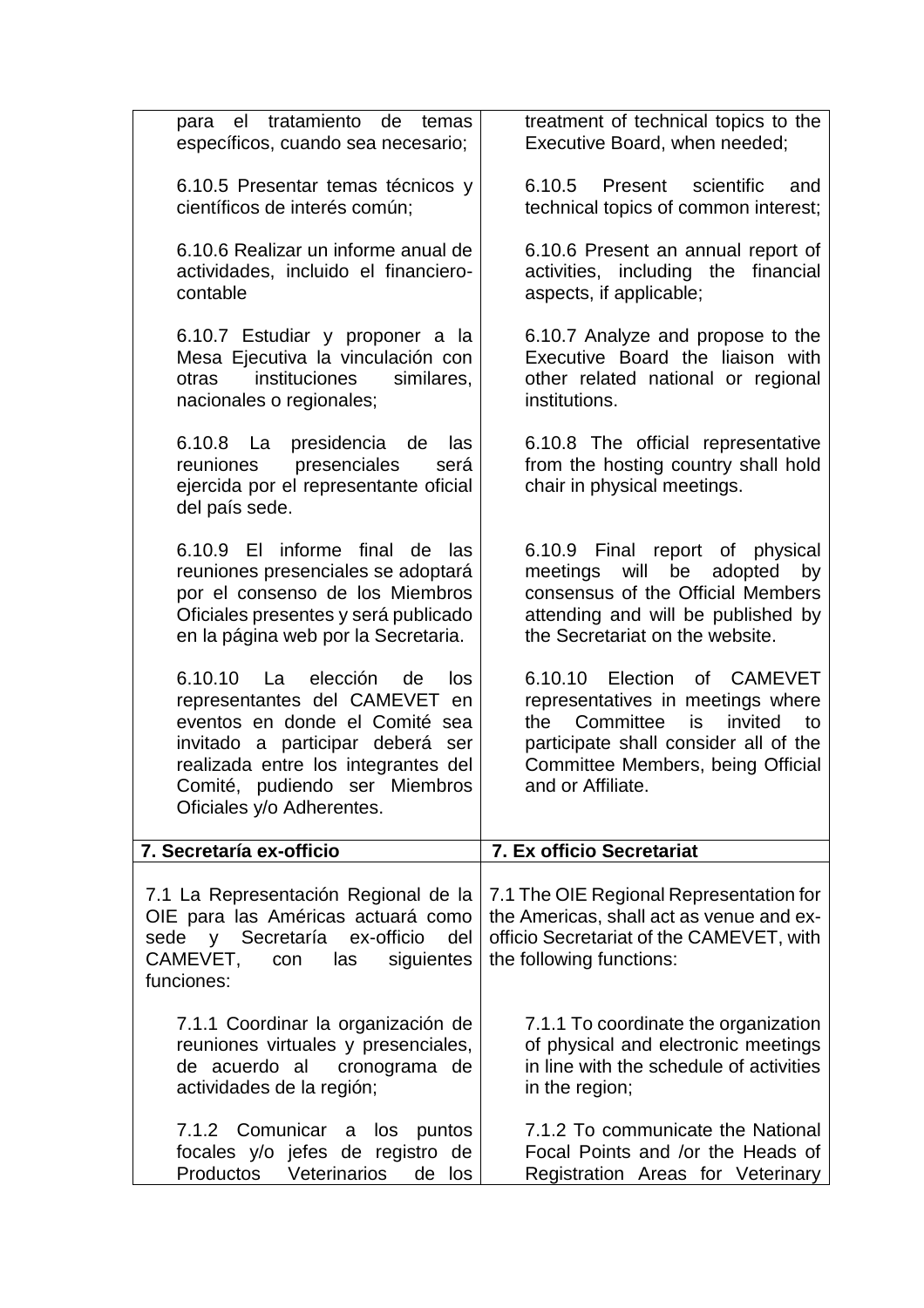| Países Miembros<br>sobre<br>las<br>actividades y las conclusiones de<br>las reuniones del Comité;                                                                                                                                                                                                                                                                                                                                                  | <b>Products from Member Countries on</b><br>the activities and the conclusions of<br>the meetings of the Committee;                                                                                                                                                                                                                                                                                 |
|----------------------------------------------------------------------------------------------------------------------------------------------------------------------------------------------------------------------------------------------------------------------------------------------------------------------------------------------------------------------------------------------------------------------------------------------------|-----------------------------------------------------------------------------------------------------------------------------------------------------------------------------------------------------------------------------------------------------------------------------------------------------------------------------------------------------------------------------------------------------|
| 7.1.3 Publicar los informes de las<br>documentos<br>reuniones y otros<br>relevantes en la página web de la<br>Representación Regional de la OIE<br>de las Américas                                                                                                                                                                                                                                                                                 | 7.1.3 To publish the reports of<br>other<br>meetings<br>and<br>relevant<br>documents on the website of the<br>OIE Regional Representation for the<br>Americas;                                                                                                                                                                                                                                      |
| 7.1.4 Recibir<br>las<br>propuestas,<br>distribuir, controlar, gestionar la<br>aprobación de los documentos en la<br>Asamblea, cumpliendo con este<br>Reglamento.                                                                                                                                                                                                                                                                                   | 7.1.4 To receive the proposals, to<br>distribute, to control and to manage<br>the approval of the documents in the<br>Assembly complying<br>with<br>the<br>current Rules.                                                                                                                                                                                                                           |
| 7.1.5 La Secretaría ex-officio pasara<br>a estar a cargo del asistente<br>administrativo, quien desempeñará<br>actividades<br>de<br>las<br>apoyo<br>encomendadas por el mandato de<br>la Asamblea del seminario anterior.<br>administrando<br>fondos<br>del<br>los<br>CAMEVET para<br>cubrir<br>dichas<br>actividades;<br>se<br>encargara<br>de<br>gestionar los recursos financieros<br>de acuerdo a las recomendaciones<br>de la Mesa Ejecutiva. | 7.1.5 The ex-officio Secretariat will<br>be in charge of the administrative<br>assistant, who will carry out the<br>support activities entrusted by the<br>mandate of the Assembly of the<br>seminar, administering<br>previous<br>CAMEVET funds to cover such<br>expenses; will be responsible to<br>manage the financial resources<br>according to the recommendations<br>of the Executive Board. |
| 8. Aspectos financieros                                                                                                                                                                                                                                                                                                                                                                                                                            | 8. Financial aspects                                                                                                                                                                                                                                                                                                                                                                                |
| financiadas por los fondos generados<br>por el registro de los participantes del<br>privado<br>las<br>reuniones<br>sector<br>a<br>presenciales, así<br>de<br>otras<br>como<br>contribuciones.                                                                                                                                                                                                                                                      | 8.1 Las actividades del CAMEVET serán   8.1 Activities of the CAMEVET will be<br>funded by the incomes produced by<br>registration fees from participants from<br>the private sector in physical meetings,<br>as well as other contributions.                                                                                                                                                       |
| 8.2 Solamente la Asamblea del Comité<br>podrá disponer de fondos.                                                                                                                                                                                                                                                                                                                                                                                  | 8.2 Only the Assembly of the Committee<br>shall have the capacity of executing<br>funds.                                                                                                                                                                                                                                                                                                            |
| fondos<br>deberán<br>8.3<br>Los<br>ser<br>resguardados en una entidad financiera<br>confiable<br>solvente,<br>cuando<br>V<br>el<br><b>CAMEVET</b><br>Personería<br>tenga<br>su<br>Jurídica.                                                                                                                                                                                                                                                        | 8.3 The funds shall have to be kept in a<br>reliable and solvent financial institution,<br>when the CAMEVET have their legal<br>status.                                                                                                                                                                                                                                                             |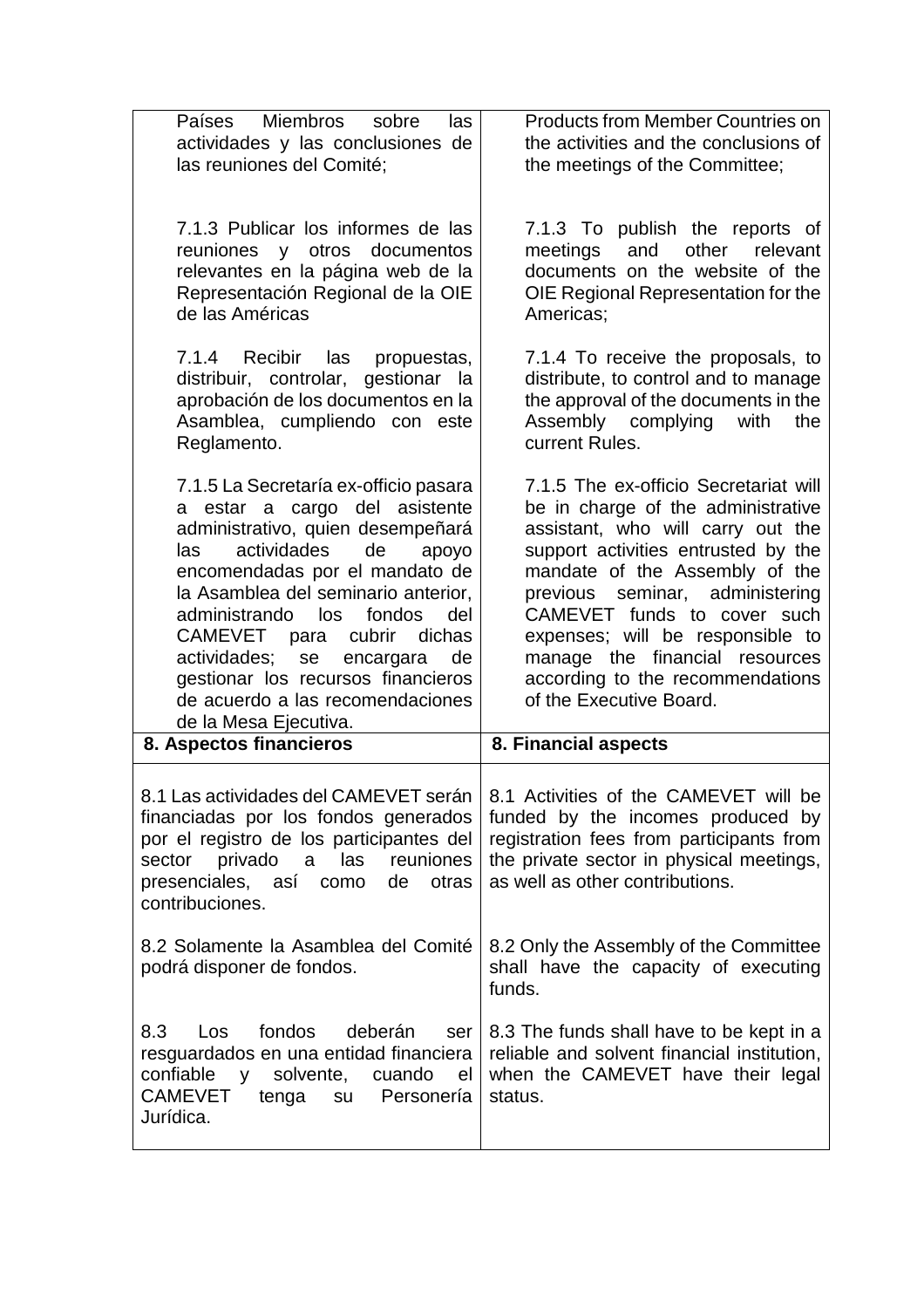| 8.4 Al inicio de cada Seminario será<br>exigible indefectiblemente el informe<br>financiero-contable.                                                                              | 8.4 At the beginning of each Seminar,<br>the financial-accounting report<br>will<br>inevitably be demanded.                                       |
|------------------------------------------------------------------------------------------------------------------------------------------------------------------------------------|---------------------------------------------------------------------------------------------------------------------------------------------------|
| 8.5 Los documentos de respaldo<br>contable se ceñirán a las leyes y normas<br>regulatorias del país donde se encuentra<br>la Oficina Central de CAMEVET.                           | 8.5 The accounting support documents<br>will follow the laws and regulations of the<br>country where the Central Office of<br>CAMEVET is located. |
| 8.6 Dotar de todos los documentos<br>legales pertinentes para la emisión y<br>respaldo de las actividades financieras –   CAMEVET's financial activities.<br>contables de CAMEVET. | 8.6 Provide all relevant legal documents<br>for the issuance and support of                                                                       |

# **Anexo 1**

1. Financiamiento de Puntos Focales de Medicamentos Veterinarios

#### **Objetivos:**

2. Establecer el criterio a aplicar para otorgar el financiamiento para la participación de los representantes del sector oficial en las Asambleas Generales del Comité de las Américas de Medicamentos Veterinarios (CAMEVET).

## **Destinatarios**

3. El apoyo financiero se otorgará únicamente a aquellos Puntos Focales de Medicamentos Veterinarios designados ante la OIE, o a aquellas personas nominadas directamente por los Jefes de los Servicios Veterinarios o Delegados ante la OIE.

## **Procedimiento**

4. La solicitud de financiación para participar en los Seminarios deberá ser girada por parte de los Jefes de los Servicios Veterinarios o Delegados ante la OIE a la Representación Regional de la OIE para las Américas.

5. Dicha solicitud deberá incluir los datos del Punto Focal de Medicamentos Veterinarios o representante oficial para el cual se realiza la solicitud, así como la aclaración respecto a los cargos sobre los cuales se requiere el apoyo financiero (Costo de traslado, alojamiento, o gastos diarios).

6. Se establecerá un plazo de hasta 45 días antes de inicio del seminario para la recepción de las solicitudes.

7. Las solicitudes recibidas dentro de las condiciones establecidas precedentemente serán evaluadas y eventualmente aprobadas durante una reunión de Mesa Ejecutiva del CAMEVET convocada para tal fin.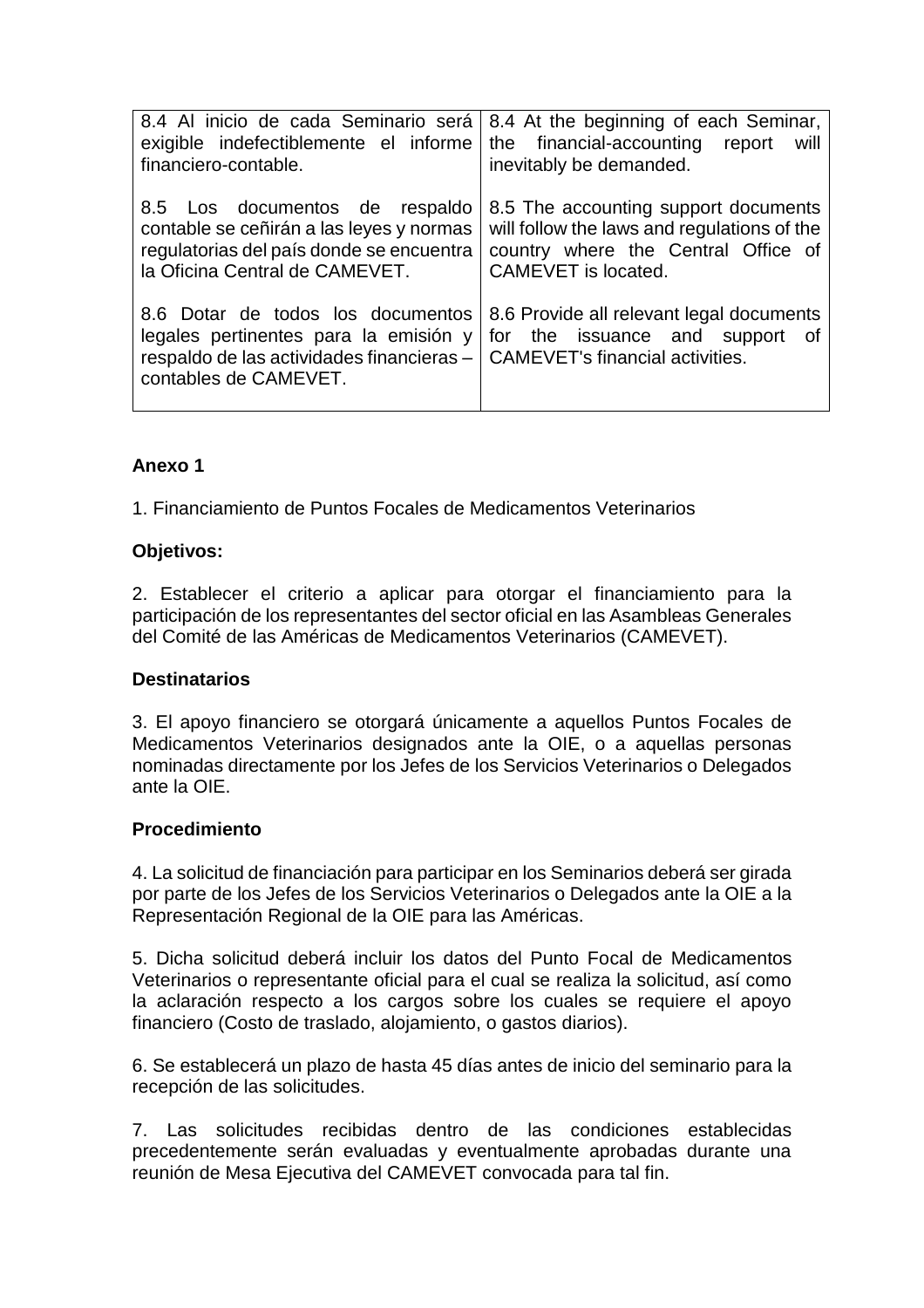## **Asignación de los fondos a los solicitantes.**

8. El manejo de los fondos se realizará de acuerdo a los procedimientos de la OIE y serán ejecutados por la Representación Regional.

9. A partir de la recepción de las solicitudes de financiamiento y la aprobación por parte de la Mesa Ejecutiva, la Secretaría elaborará un presupuesto final para los cuales se ha solicitado el apoyo económico.

10 En el caso que el valor de las solicitudes de financiamiento (pasaje, estadía y dinero para gastos) por los diferentes países sea de un monto inferior a la partida establecida para tal fin, éste se asignará, previa autorización por parte de la Mesa Ejecutiva y el Representante Regional.

11. En el caso que la partida asignada para el financiamiento de Puntos Focales sea inferior al presupuesto total de las solicitudes recibidas, el monto asignado se repartirá en partes iguales entre los solicitantes.

12. Se asignarán fondos a un único Punto Focal de Medicamentos Veterinarios o representante por país.

## **Creación de una partida destinada al financiamiento de participantes**

13. Al cierre del balance anual, y en función los ingresos obtenidos y el presupuesto de egresos estimado para el período hasta el inicio del próximo Seminario, la Mesa Ejecutiva asignará un monto destinado a la financiación de participantes oficiales.

14. En casos especiales, este valor podrá ser modificado, en función del estado financiero del Comité.

15. Los remanentes de la partida presupuestaria correspondientes al financiamiento de participantes se integrarán a un fondo destinado a cubrir futuras solicitudes.

## **Appendix 1**

1. Financing of Veterinary Drug Focal Points

## **Objetives:**

2. Establish the criteria to be applied to grant financing for the participation of representatives of the official sector in the General Assemblies of the Committee of the Americas of Veterinary Medicines (CAMEVET).

#### **Receivers**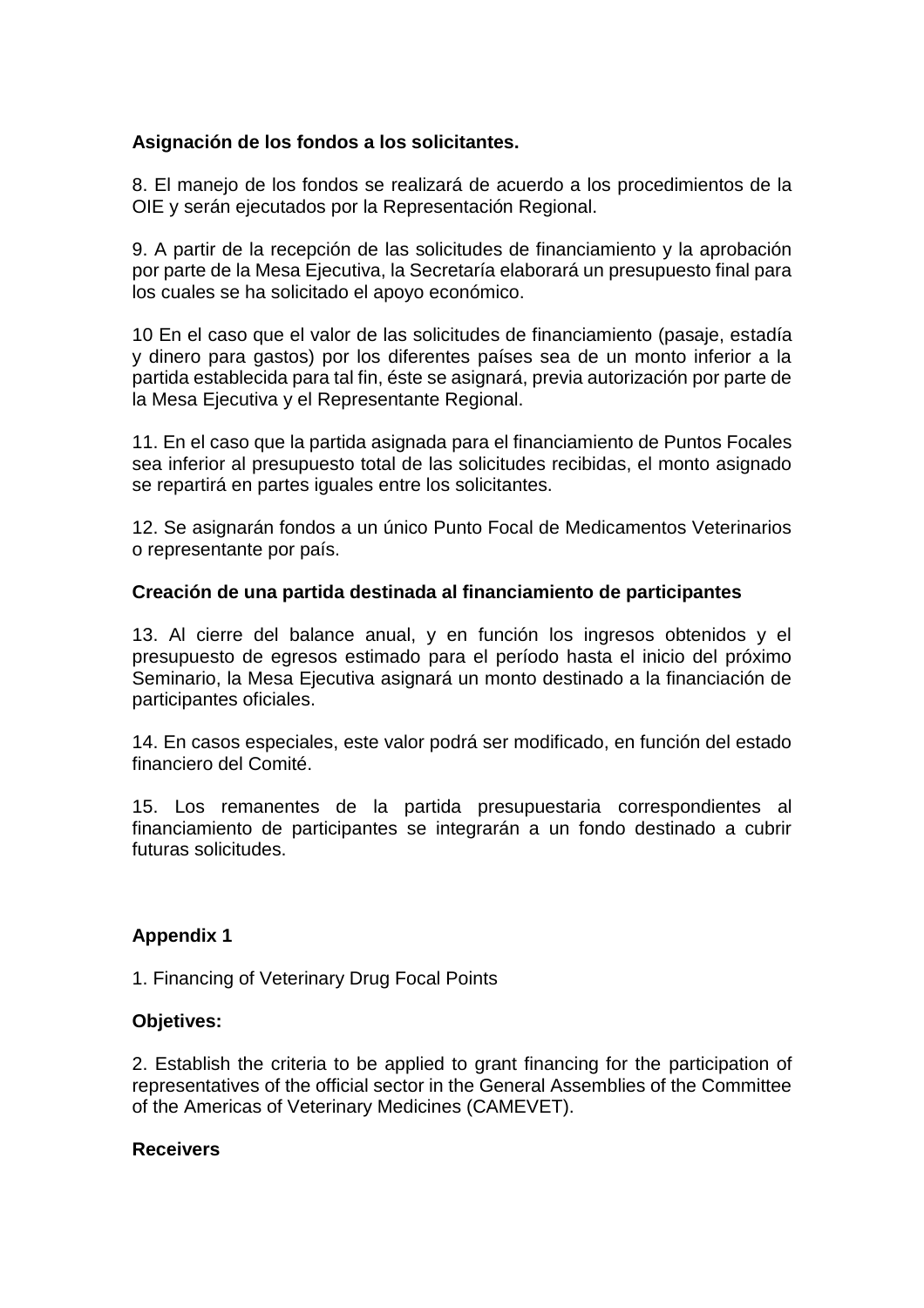3. Financial support shall be granted only to those Veterinary Drug Focal Points designated by the OIE, or to persons nominated directly by the Heads of Veterinary Services or Delegates to the OIE.

# **Process**

4. The request for funding to participate in the Seminars must be submitted by the Heads of Veterinary Services or Delegates to the OIE Regional Representation for the Americas.

5. Such request must include the data of the Veterinary Drug Focal Point or official representative for which the request is made, as well as clarification regarding the charges for which financial support is required (cost of transportation, lodging, or daily expenses).

6. A deadline of up to 45 days before the start of the seminar will be established for the reception of applications.

7. Applications received under the conditions established above will be evaluated and eventually approved during a meeting of the Executive Board of CAMEVET convened for this purpose.

# **Assignment of funds to applicants**.

8. The funds will be managed in accordance with OIE procedures and will be implemented by the Regional Representation.

9. Upon receipt of requests for funding and approval by the Executive Board, the Secretariat will prepare a final budget for which economic support has been requested.

10. In the event that the value of the requests for financing (passage, stay and money for expenses) by the different countries is less than the amount established for that purpose, it will be allocated, with prior authorization by the Executive Board and Regional Representative.

11. In the event that the item allocated for the financing of Focal Points is less than the total budget of the applications received, the amount allocated will be distributed in equal parts among the applicants.

12. Funds will be allocated to a single Veterinary Drug Focal Point or country representative.

## **Creation of a line for the financing of participants**

13. At the close of the annual balance sheet, and in function of the income obtained and estimated budget for the period up to the beginning of the next Seminar, the Executive Board will allocate an amount destined to the financing of official participants.